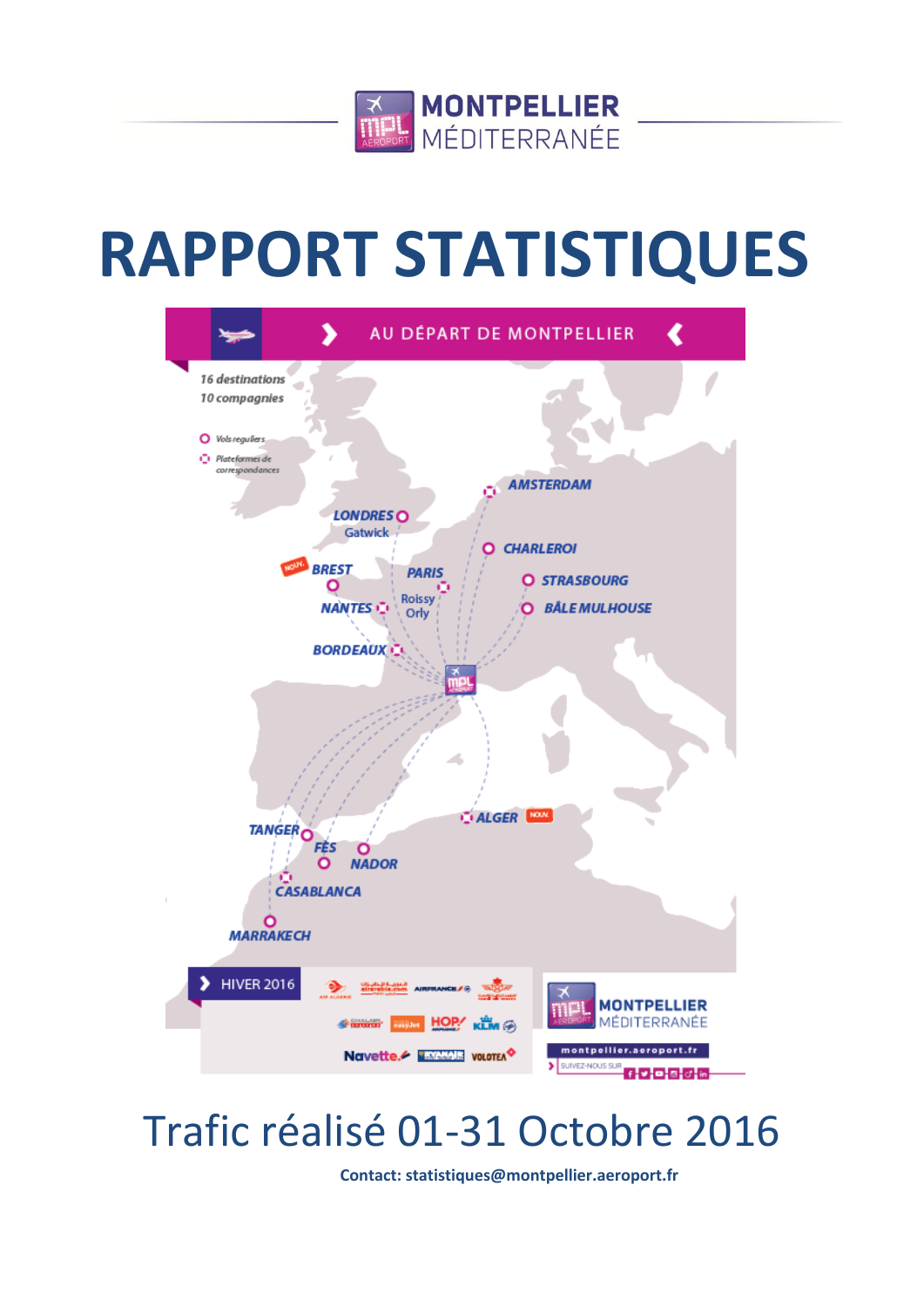## **TRAFIC COMMERCIAL**

|                             | Mois de : OCTOBRE |         |           | Cumul jusqu'au mois de : OCTOBRE |           |           |  |
|-----------------------------|-------------------|---------|-----------|----------------------------------|-----------|-----------|--|
|                             | 2016              | 2015    | Variation | 2016                             | 2015      | Variation |  |
| <b>Passagers:</b>           | 140 873           | 131 303 | 7,29%     | 1 417 185                        | 1 281 334 | 10,60%    |  |
| <b>LOCAUX:</b>              | 140 549           | 131 039 | 7,26%     | 1 415 613                        | 1 279 726 | 10,62%    |  |
| <b>NATIONAUX</b>            | 90720             | 92 867  | $-2,31%$  | 868 817                          | 857818    | 1,28%     |  |
| <b>Réguliers</b>            | 89 869            | 92 321  | $-2,66%$  | 861 543                          | 852 702   | 1,04%     |  |
| Non Réguliers               | 851               | 546     | 55,86%    | 7 2 7 4                          | 5 1 1 6   | 42,18%    |  |
| <b>EUROPEENS</b>            | 35 092            | 28 338  | 23,83%    | 400 620                          | 339 408   | 18,03%    |  |
| <b>Réguliers</b>            | 34 111            | 28 236  | 20,81%    | 394 920                          | 334 027   | 18,23%    |  |
| Non Réguliers               | 981               | 102     | 861,76%   | 5700                             | 5 3 8 1   | 5,93%     |  |
| <b>INTERNATIONAUX</b>       | 14737             | 9834    | 49,86%    | 146 176                          | 82 500    | 77,18%    |  |
| <b>Réguliers</b>            | 14 730            | 9823    | 49,95%    | 146 128                          | 82 412    | 77,31%    |  |
| Non Réguliers               |                   | 11      | $-36,36%$ | 48                               | 88        | $-45,45%$ |  |
| <b>TRANSITS (ARRIVEES):</b> | 324               | 264     | 22,73%    | 1 572                            | 1608      | $-2,24%$  |  |

 $\Box$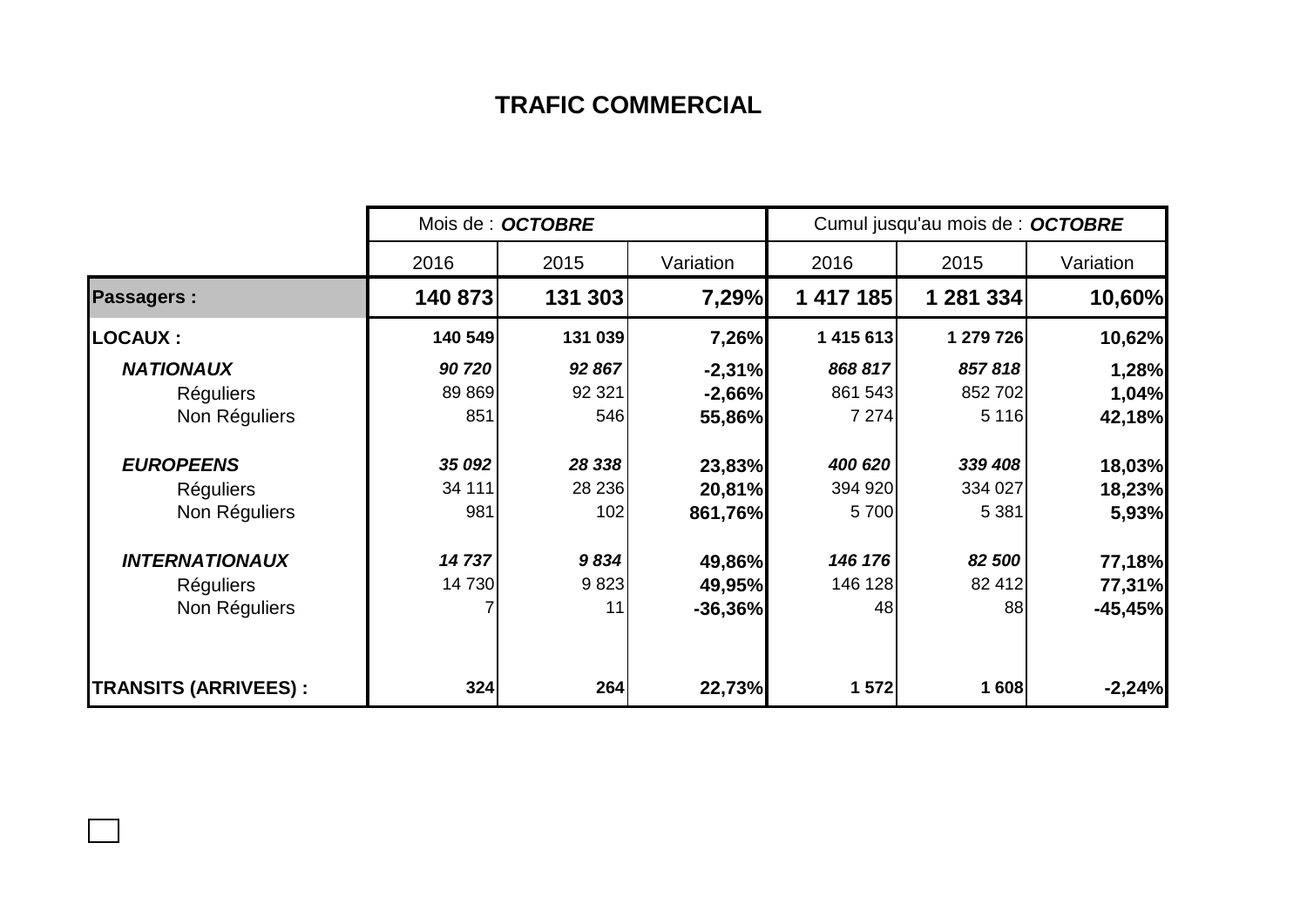#### **à fin OCTOBRE 2016 Comparatif Trafic Par Compagnies - 2016/15 Vols Réguliers et Non Réguliers**

|                                                    | octobre        |                  | Variation                             | <b>TOTAL</b>      |                    | Variation                           |
|----------------------------------------------------|----------------|------------------|---------------------------------------|-------------------|--------------------|-------------------------------------|
|                                                    | 2015           | 2016             | 2016/15                               | 2015              | 2016               | 2016/15                             |
|                                                    |                |                  |                                       |                   |                    |                                     |
| <b>REGULIERS</b>                                   |                |                  |                                       |                   |                    |                                     |
| <b>AER LINGUS</b>                                  |                |                  |                                       |                   | 9953               | 100,00%                             |
| <b>AIR ALGERIE</b>                                 |                | 970              | 100,00%                               | 4461              | 10739              | 140,73%                             |
| AIR ARABIA MAROC<br><b>AIR FRANCE</b>              | 9430<br>76 053 | 11 971<br>73 586 | 26,95%                                | 77 558<br>698 817 | 114 146<br>701 100 | 47,18%<br>0,33%                     |
| <b>ALITALIA</b>                                    | 1544           | 1861             | $-3,24%$<br>20,53%                    | 14 4 65           | 18886              | 30,56%                              |
| CHALAIR                                            |                | 547              | 100,00%                               |                   | 4818               | 100,00%                             |
| <b>EASYJET</b>                                     | 8 2 5 3        | 10 337           | 25,25%                                | 124 926           | 136 835            | 9,53%                               |
| <b>EASYJET SWITZERLAND</b>                         | 3 1 4 8        | 3 2 5 9          | 3,53%                                 | 30 676            | 32 191             | 4,94%                               |
| <b>EUROPE AIRPOST</b><br>(PAX EQUIPAGE)            |                |                  |                                       |                   |                    |                                     |
| <b>EUROWINGS</b>                                   |                |                  | $\overline{\phantom{a}}$              |                   | 2 4 2 6            | 100,00%                             |
| <b>GERMANWINGS</b>                                 |                |                  |                                       | 2637              |                    | $-100,00%$                          |
| HOP!                                               | 7 2 9 9        | 7375             | 1,04%                                 | 73 699            | 74 226             | 0,72%                               |
| <b>KLM ROYAL DUTCH AIRLINES</b>                    | 4 1 0 8        | 6397             | 55,72%                                | 24 107            | 57 217             | 137,35%                             |
| <b>LUFTHANSA</b>                                   |                |                  | $\ddot{\phantom{a}}$                  | 6753              |                    | $-100,00%$                          |
| <b>NORWEGIAN</b>                                   |                | 2 3 4 8          | 100,00%                               | 5 1 0 1           | 16863              | 230,58%                             |
| <b>ROYAL AIR MAROC</b><br><b>RYANAIR</b>           | 393<br>11 032  | 1789<br>9909     | 355,22%<br>$-10,18%$                  | 393<br>102 906    | 21 243<br>98 480   | 5305,34%<br>$-4,30%$                |
| <b>SCANDINAVIAN AIRLINES SYSTEM</b>                |                |                  | $\ddot{\phantom{a}}$                  | 2444              | 2 0 4 4            | $-16,37%$                           |
| <b>TRANSAVIA</b>                                   | 151            |                  | $-100,00%$                            | 20 012            | 20 025             | 0,06%                               |
| <b>VOLOTEA</b>                                     | 8969           | 8 3 6 1          | $-6,78%$                              | 80 186            | 81 397             | 1,51%                               |
| <b>WEST AIR SWEDEN</b> (PAX EQUIPAGE)              |                |                  | $\overline{\phantom{a}}$              |                   | 2                  | 100,00%                             |
|                                                    |                |                  |                                       |                   |                    |                                     |
|                                                    |                |                  |                                       |                   |                    |                                     |
| <b>NON REGULIERS</b>                               |                |                  |                                       |                   |                    |                                     |
| <b>AER LINGUS</b><br><b>AIGLE AZUR</b>             |                | 75               | 100,00%                               |                   | 75                 | $\overline{\phantom{a}}$<br>100,00% |
| <b>AIR ALGERIE</b>                                 |                |                  |                                       |                   |                    |                                     |
| <b>AIR ARABIA MAROC</b>                            |                |                  | $\ddot{\phantom{a}}$                  |                   |                    | $\ddotsc$                           |
| <b>AIR CORSICA</b><br><b>AIR EUROPA</b>            |                |                  |                                       |                   | 542                | 100,00%                             |
| <b>AIR FRANCE</b>                                  |                | 190              | 100,00%                               | 653               | 1 2 8 2            | 96,32%                              |
| AIR MEDITERRANEE                                   |                |                  |                                       | 505               |                    | $-100,00%$                          |
| <b>AIR NOSTRUM</b><br>AIR VALLEE                   |                |                  |                                       |                   |                    |                                     |
| <b>AIRLINAIR</b>                                   |                |                  | --                                    |                   |                    | $\overline{\phantom{a}}$            |
| <b>ALITALIA</b>                                    |                |                  | $\overline{\phantom{a}}$              |                   | 977                | 100,00%                             |
| <b>ATLANTIQUE AIR ASSISTANCE</b>                   |                |                  | <br>$\overline{\phantom{a}}$          |                   |                    | $\sim$                              |
| <b>AVIATION DEFENSE SERVICE</b><br><b>BRIT AIR</b> |                |                  |                                       | 17                |                    | $-100,00%$                          |
| <b>CHALAIR</b>                                     |                |                  | $\overline{\phantom{a}}$              |                   | 80                 | 100,00%                             |
| <b>DENIM AIR</b>                                   |                |                  | $\overline{a}$                        | 70                |                    |                                     |
| <b>EASTERN AIRWAYS</b><br><b>EASYJET</b>           |                | 383              | 100,00%                               | 2                 | 758                | $-100,00%$<br>37800,00%             |
| <b>EASYJET SWITZERLAND</b>                         |                |                  |                                       |                   |                    |                                     |
| <b>EUROPE AIRPOST</b>                              |                |                  |                                       | 157               |                    | $-100,00%$                          |
| <b>EUROWINGS</b><br><b>GERMANWINGS</b>             |                |                  |                                       |                   |                    |                                     |
| HOP!                                               |                | 142              | 100,00%                               | 1 1 2 9           | 577                | -48,89%                             |
| <b>KLM ROYAL DUTCH AIRLINES</b>                    |                |                  | --                                    | 71                |                    | $-100,00%$                          |
| <b>LUFTHANSA</b><br>NETJETS TRANSPORTES AEREOS     | 23             | 20               | $\overline{\phantom{a}}$<br>$-13,04%$ | 34<br>192         | 160                | $-100,00%$<br>$-16,67%$             |
| <b>NORWEGIAN</b>                                   |                |                  |                                       |                   |                    |                                     |
| PAN EUROPEAN AIR SERVICE                           | 70             |                  | $-100,00%$                            | 114               | 13                 | $-88,60%$                           |
| <b>REGIONAL Cie Européenne</b>                     |                |                  | Ξ.                                    |                   |                    |                                     |
| <b>ROYAL AIR MAROC</b><br><b>RYANAIR</b>           |                |                  |                                       | 1060              | 749                | $-29,34%$                           |
| <b>SATA INTERNACIONAL</b>                          |                |                  |                                       |                   |                    |                                     |
| <b>SCANDINAVIAN AIRLINES SYSTEM</b>                |                |                  |                                       |                   |                    |                                     |
| SKY BRIDGE AIR<br>SUN AIR OF SCANDINAVIA           | 50             | 120              | 140,00%                               | 448               | 743                | 65,85%                              |
| TRANSAVIA                                          |                |                  | $\overline{\phantom{a}}$              | 576               |                    | $-100,00%$                          |
| TRAVEL SERVICE AIRLINES                            | 322            | 252              | $-21,74%$                             | 824               | 217<br>1           | 47,69%                              |
| <b>TUNISAIR</b><br><b>TWIN JET</b>                 |                | 19               | 100,00%                               | 7                 | 71                 | 914,29%                             |
| <b>VIP WINGS</b>                                   |                |                  |                                       |                   |                    |                                     |
| <b>VLM AIRLINES</b>                                |                |                  |                                       |                   |                    |                                     |
| <b>VOLOTEA</b><br><b>WEST AIR SWEDEN</b>           |                |                  | $\overline{\phantom{a}}$              | 156               | 268                | 71,79%                              |
| <b>XL AIRWAYS</b>                                  |                |                  |                                       | 286               |                    | $-100,00%$                          |
|                                                    |                |                  |                                       |                   |                    |                                     |
|                                                    |                |                  |                                       |                   |                    |                                     |
|                                                    |                |                  |                                       |                   |                    |                                     |
| <b>Autres Compagnies</b>                           | 194            | 638              | 228,87%                               | 4 2 8 4           | 5510               | 28,62%                              |
|                                                    |                |                  |                                       |                   |                    |                                     |
| <b>TOTAL REGULIERS</b>                             | 130 380        | 138710           | 6,39%                                 | 1 269 141         | 1 402 591          | 10,51%                              |
|                                                    |                |                  |                                       |                   |                    |                                     |
| <b>TOTAL NON REGULIERS</b>                         | 659            | 1839             | 179,06%                               | 10585             | 13 022             | 23,02%                              |
|                                                    |                |                  |                                       |                   |                    |                                     |
| <b>TOTAL GENERAL</b>                               | 131 039        | 140 549          | 7,26%                                 | 1 279 726         | 1415613            | 10,62%                              |

*COMPAGNIES AYANT DES VOLS REGULIERS ET NON REGULIERS*

| TOTAL AER LINGUS                   |         |         | --          |         | 9953    | 100,00%    |
|------------------------------------|---------|---------|-------------|---------|---------|------------|
| TOTAL AIR ALGERIE                  |         | 970     | 100,00%     | 4461    | 10739   | 140,73%    |
| TOTAL AIR ARABIA MAROC             | 9430    | 11 971  | 26,95%      | 77 558  | 114 146 | 47,18%     |
| TOTAL AIR FRANCE                   | 76 053  | 73776   | $-2,99%$    | 699 470 | 702 382 | 0,42%      |
| TOTAL ALITALIA                     | 1544    | 1861    | 20,53%      | 14 4 65 | 19863   | 37,32%     |
| <b>TOTAL CHALAIR</b>               |         | 547     | 100,00%     |         | 4898    | 100,00%    |
| TOTAL EASYJET                      | 8 2 5 3 | 10720   | 29,89%      | 124 928 | 137 593 | 10,14%     |
| TOTAL EASYJET SWITZERLAND          | 3 1 4 8 | 3 2 5 9 | 3,53%       | 30 676  | 32 191  | 4,94%      |
| <b>TOTAL EUROWINGS</b>             |         |         | --          |         | 2 4 2 6 | 100,00%    |
| TOTAL GERMANWINGS                  |         |         | --          | 2637    |         | $-100,00%$ |
| TOTAL HOP!                         | 7 2 9 9 | 7517    | 2,99%       | 74 828  | 74 803  | $-0,03%$   |
| TOTAL KLM ROYAL DUTCH AIRLINES     | 4 1 0 8 | 6397    | 55,72%      | 24 178  | 57 217  | 136,65%    |
| TOTAL LUFTHANSA                    |         |         | --          | 6787    |         | $-100,00%$ |
| <b>TOTAL NORWEGIAN</b>             |         | 2 3 4 8 | 100,00%     | 5 1 0 1 | 16863   | 230,58%    |
| TOTAL ROYAL AIR MAROC              | 393     | 1789    | 355,22%     | 393     | 21 243  | 5305,34%   |
| <b>TOTAL RYANAIR</b>               | 11 0 32 | 9909    | $-10,18%$   | 103 966 | 99 229  | $-4,56%$   |
| TOTAL SCANDINAVIAN AIRLINES SYSTEM |         |         | --          | 2444    | 2044    | $-16,37%$  |
| TOTAL TRANSAVIA                    | 151     |         | $-100.00\%$ | 20588   | 20 0 25 | $-2,73%$   |
| TOTAL VOLOTEA                      | 8969    | 8 3 6 1 | $-6,78%$    | 80 342  | 81 665  | 1,65%      |
|                                    |         |         |             |         |         |            |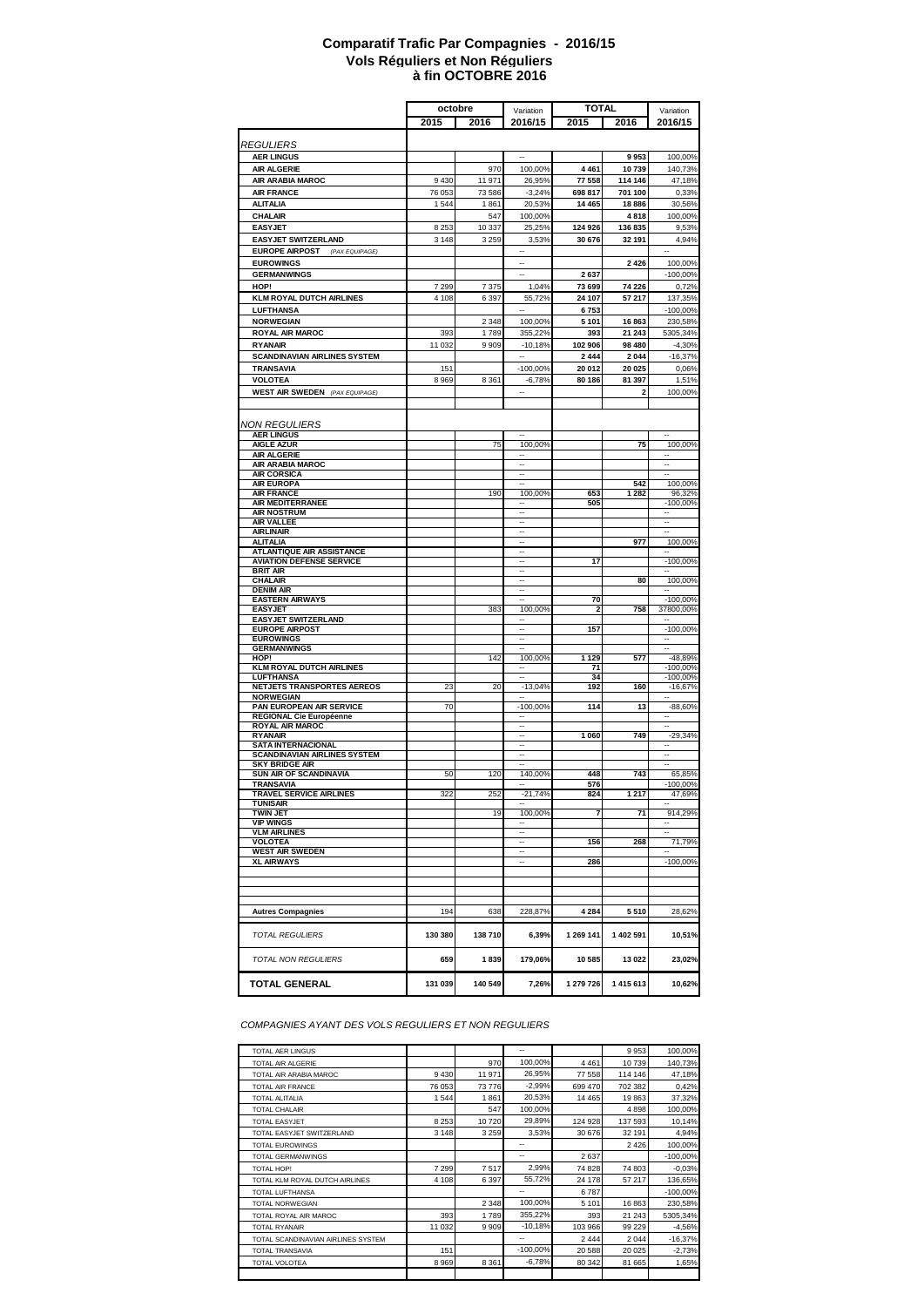### **COMPARATIF TRAFIC PAR DESTINATIONS ET NATIONALITES - 2016/15 à fin OCTOBRE 2016**

|                                                         | octobre         |                  | Variation                               | <b>TOTAL</b>       |                  | Variation                 |
|---------------------------------------------------------|-----------------|------------------|-----------------------------------------|--------------------|------------------|---------------------------|
| <b>VILLES</b>                                           | 2015            | 2016             | 2016/15                                 | 2015               | 2016             | 2016/15                   |
| <b>PARIS</b>                                            |                 |                  |                                         |                    |                  |                           |
| <b>PARIS Ch Gaulle</b><br>PARIS ORLY OUEST (Air France) | 33726<br>42 682 | 32 131<br>41 645 | $-4,73%$<br>$-2,43%$                    | 316 986<br>383 223 | 318886<br>383852 | 0,60%<br>0,16%            |
| <b>PARIS LE BOURGET</b>                                 | 9               | 31               | 244.44%                                 | 278                | 231              | $-16,91%$                 |
| <b>PARIS ORLY (Autres)</b>                              |                 |                  |                                         | 267                |                  | $-100,00%$                |
| <b>TOTAL PARIS</b>                                      | 76 417          | 73 807           | $-3.42%$                                | 700 754            | 702 969          | 0.32%                     |
| <b>NATIONAUX HORS PARIS</b><br><b>AJACCIO</b>           | 628             | 194              | -69,11%                                 | 9677               | 9451             | $-2,34%$                  |
| <b>BASTIA</b>                                           |                 | 76               | 100.00%                                 | 630                | 158              | $-74,92%$                 |
| <b>BIARRITZ</b>                                         |                 |                  |                                         |                    | 83               | 1085,71%                  |
| <b>BORDEAUX</b><br><b>BREST</b>                         | 77<br>1 2 2 2   | 726<br>950       | 842,86%<br>$-22,26%$                    | 370<br>8756        | 5693<br>8886     | 1438,65%<br>1,48%         |
| <b>CAEN</b>                                             |                 | 64               | 100,00%                                 | 126                | 128              | 1,59%                     |
| <b>CHALON VATRY</b><br>LILLE                            | 50              |                  | $\ddotsc$<br>$-100,00%$                 | 134<br>1442        | 137<br>1603      | 2,24%<br>11,17%           |
| <b>LORIENT</b>                                          | 56              | 66               | 17,86%                                  | 184                | 126              | $-31,52%$                 |
| <b>LYON</b><br><b>METZ NANCY</b>                        | 1 0 0 2         | $\overline{2}$   | $-100,00%$<br>100,00%                   | 14 590<br>101      | 5863<br>87       | $-59,81%$<br>$-13,86%$    |
| <b>NANTES</b>                                           | 11876           | 14 293           | 20,35%                                  | 102 972            | 123 259          | 19,70%                    |
| <b>NICE</b><br>PAU                                      |                 | 48               | 100.00%                                 | 140<br>97          | 181              | 29.29%<br>$-100,00%$      |
| <b>RENNES</b>                                           |                 | 1                | 100.00%                                 | 142                | 209              | 47,18%                    |
| <b>ST BRIEUC</b>                                        |                 |                  |                                         | 70                 | 136              | 94,29%                    |
| <b>STRASBOURG</b>                                       | 1 4 6 3         | 299              | $-79,56%$                               | 16 588             | 8611             | -48,09%                   |
|                                                         |                 |                  |                                         |                    |                  |                           |
| <b>Autres Charters Nat.</b>                             | 76              | 194              | 155,26%                                 | 1 0 38             | 1 2 3 7          | 19,17%                    |
| <b>TOTAL NATIONAUX HORS PARIS</b>                       | 16 450          | 16913            | 2,81%                                   | 157 064            | 165 848          | 5,59%                     |
|                                                         |                 |                  |                                         |                    |                  |                           |
| <b>TOTAL NATIONAUX</b>                                  | 92 867          | 90720            | $-2,31%$                                | 857818             | 868 817          | 1,28%                     |
| <b>EUROPEENS</b><br><b>AMSTERDAM</b>                    | 4 108           |                  | 57.38%                                  |                    | 57 285           |                           |
| <b>BALE-MULHOUSE</b>                                    | 3 1 4 8         | 6465<br>3 2 6 1  | 3,59%                                   | 24 359<br>30 676   | 32 197           | 135,17%<br>4.96%          |
| <b>BIRMINGHAM</b>                                       |                 |                  |                                         |                    | 7                | 100,00%                   |
| <b>BRISTOL</b><br><b>BRUXELLES</b>                      |                 | 1                | 100,00%<br>$\overline{a}$               | 15                 | 7<br>16          | 100,00%<br>6,67%          |
| <b>BUDAPEST</b>                                         |                 |                  | $\overline{\phantom{a}}$                | 277                |                  | $-100,00%$                |
| <b>CARDIFF</b>                                          |                 |                  | $\sim$                                  |                    | 57 737           | $-100,00\%$               |
| <b>CHARLEROI</b><br><b>COLOGNE</b>                      | 5754            | 5768             | 0,24%                                   | 53 477             |                  | 7,97%<br>$-100,00%$       |
| <b>COPENHAGUE</b>                                       |                 | 2 3 4 8          | 100,00%                                 | 7545               | 18 907           | 150,59%                   |
| <b>CRACOVIE</b><br><b>DUBLIN</b>                        |                 | 318              | $\overline{\phantom{a}}$<br>100,00%     | 542                | 10 327           | $\sim$<br>1805,35%        |
| <b>DUBROVNIK</b>                                        |                 | 252              | 100.00%                                 | 279                | 631              | 126,16%                   |
| <b>DUSSELDORF</b><br><b>EDIMBOURG</b>                   |                 |                  | $\sim$<br>                              | 2645               | 2440             | $-7,75%$<br>$\sim$        |
| <b>FRANCFORT</b>                                        |                 |                  | 100,00%                                 | 3 4 3 9            | 2                | -99,94%                   |
| <b>FRANCFORT HAHN</b>                                   | 5 2 7 8         | 4 1 4 1          | $-21,54%$                               | 37792              | 28 8 84          | $-23,57%$                 |
| <b>FUNCHAL</b><br><b>GENEVE</b>                         | 4               | 4                | $\overline{a}$                          | 146<br>65          | 596<br>87        | 308,22%<br>33,85%         |
| <b>LEEDS</b>                                            |                 |                  | $\sim$                                  | 11 637             | 11 860           | 1,92%                     |
| <b>LISBONNE</b><br><b>LONDRES GATWICK</b>               | 8 2 5 3         | 9 1 6 5          | 11,05%                                  | 404<br>104 279     | 460<br>119712    | 13,86%<br>14,80%          |
| <b>LONDRES LUTON</b>                                    |                 | 1 4 0 9          | 100,00%                                 | 16 689             | 17626            | 5,61%                     |
| MADRID                                                  | 6               | 12               | 100,00%                                 | 18                 | 14               | $-22,22%$                 |
| <b>MALAGA</b><br><b>MALTE</b>                           |                 |                  |                                         | 11<br>228          | 8                | $-27,27%$<br>-100,00%     |
| <b>MANCHESTER</b>                                       |                 |                  |                                         |                    | 214              | 100,00%                   |
| <b>MUNICH</b><br>OSLO                                   |                 |                  | −−<br>$\overline{\phantom{a}}$          | 3 3 4 8            |                  | $-100,00\%$<br>$\sim$     |
| <b>PALMA</b>                                            |                 |                  | $\overline{\phantom{a}}$                |                    |                  | 100,00%                   |
| <b>PORTO</b><br><b>PULA</b>                             | 89              |                  | $\overline{\phantom{a}}$<br>$-100.00\%$ | 356<br>239         | 435<br>171       | 22,19%<br>$-28,45%$       |
| <b>RHODES</b>                                           |                 |                  | $\overline{\phantom{a}}$                |                    |                  | $\sim$                    |
| <b>ROME FIUMICINO</b>                                   | 1 544           | 1861             | 20,53%                                  | 18 467             | 18888            | 2,28%                     |
| <b>ROTTERDAM</b><br><b>VARSOVIE</b>                     | 151             |                  | $-100,00%$<br>$\overline{\phantom{a}}$  | 20 088             | 20 025           | $-0,31%$<br>$\sim$ $\sim$ |
| <b>VENISE</b>                                           |                 |                  |                                         | 8                  | 160              | 1900,00%                  |
| <b>ZURICH</b>                                           |                 |                  | H                                       | 9                  | 386              | 4188,89%                  |
|                                                         |                 |                  |                                         |                    |                  |                           |
| <b>Autres Charters Euro.</b>                            | 3               | 85               | 2733,33%                                | 2 3 6 7            | 1537             | $-35,07%$                 |
| <b>TOTAL EUROPEENS</b>                                  | 28 338          | 35 092           | 23,83%                                  | 339 408            | 400 620          | 18,03%                    |
| <b>INTERNATIONAUX</b>                                   |                 |                  |                                         |                    |                  |                           |
| <b>AGADIR</b>                                           |                 |                  | ⊶.                                      |                    | $\frac{4}{ }$    | 100,00%                   |
| <b>ALGER</b>                                            |                 | 970              | 100,00%                                 | 2 3 3 0            | 7670             | 229,18%                   |
| <b>CASABLANCA</b><br><b>DAKAR</b>                       | 3818            | 4678             | 22.52%<br>$\overline{a}$                | 26 773             | 51 976           | 94,14%<br>$\sim$          |
| <b>DJERBA</b>                                           |                 |                  | --                                      |                    |                  | $\sim$                    |
| FES<br><b>ISTANBUL</b>                                  | 3883            | 3507             | $-9,68%$<br>٠.                          | 29 747             | 34 893           | 17,30%<br>н.              |
| <b>JEDDAH</b>                                           |                 |                  | --                                      |                    |                  | $\sim$                    |
| MARRAKECH                                               | 326             | 2 5 5 0          | 682,21%                                 | 4991               | 20735            | 315,45%<br>$\sim$ $\sim$  |
| <b>MONASTIR</b><br><b>NADOR</b>                         | 1678            | 2 4 0 4          | ۰.<br>43,27%                            | 14 110             | 20 674           | 46,52%                    |
| ORAN                                                    |                 |                  | н.                                      | 2 131              | 3 069            | 44,02%                    |
| <b>OUJDA</b><br><b>TANGER</b>                           | 129             | 628              | 386,82%                                 | 2 3 4 9            | 7 127            | 203,41%                   |
| TUNIS                                                   |                 |                  |                                         |                    | 1                |                           |
|                                                         |                 |                  |                                         |                    |                  |                           |
|                                                         |                 |                  |                                         |                    |                  |                           |
| <b>Autres Charters Inter.</b>                           |                 |                  | --                                      | 68                 | 27               | $-60,29\%$                |
| <b>TOTAL INTERNATIONAUX</b>                             | 9834            | 14 737           | 49,86%                                  | 82 500             | 146 176          | 77,18%                    |
| TOTAL                                                   | 131 039         | 140 549          | 7,26%                                   | 1 279 726          | 1415613          | 10,62%                    |